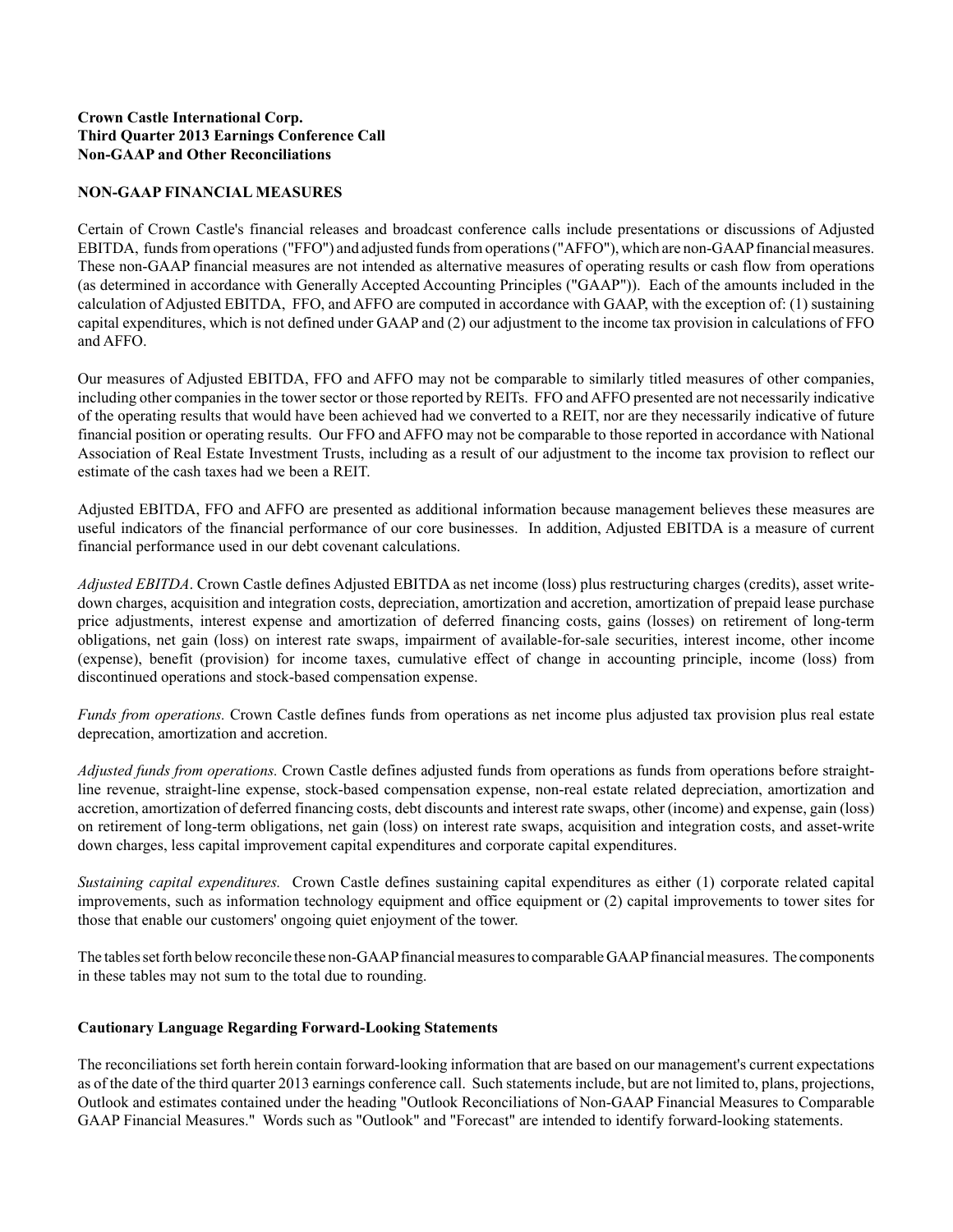Such forward-looking statements are subject to certain risks, uncertainties and assumptions, including but not limited to prevailing market conditions and factors. Should one or more of these or other risks or uncertainties materialize, or should underlying assumptions prove incorrect, actual results may vary materially from those expected. More information about potential risk factors which could affect our results is included in our filings with the SEC. Crown Castle assumes no obligation to update publicly any forward-looking statements, whether as a result of new information, future events or otherwise.

## **AT&T Tower Transaction**

The Outlook for fourth quarter and full year 2013 does not include any impact from the AT&T tower transaction. The 2014 Outlook includes the expected operating results from the AT&T tower transaction but excludes the impact of the related expected financing costs.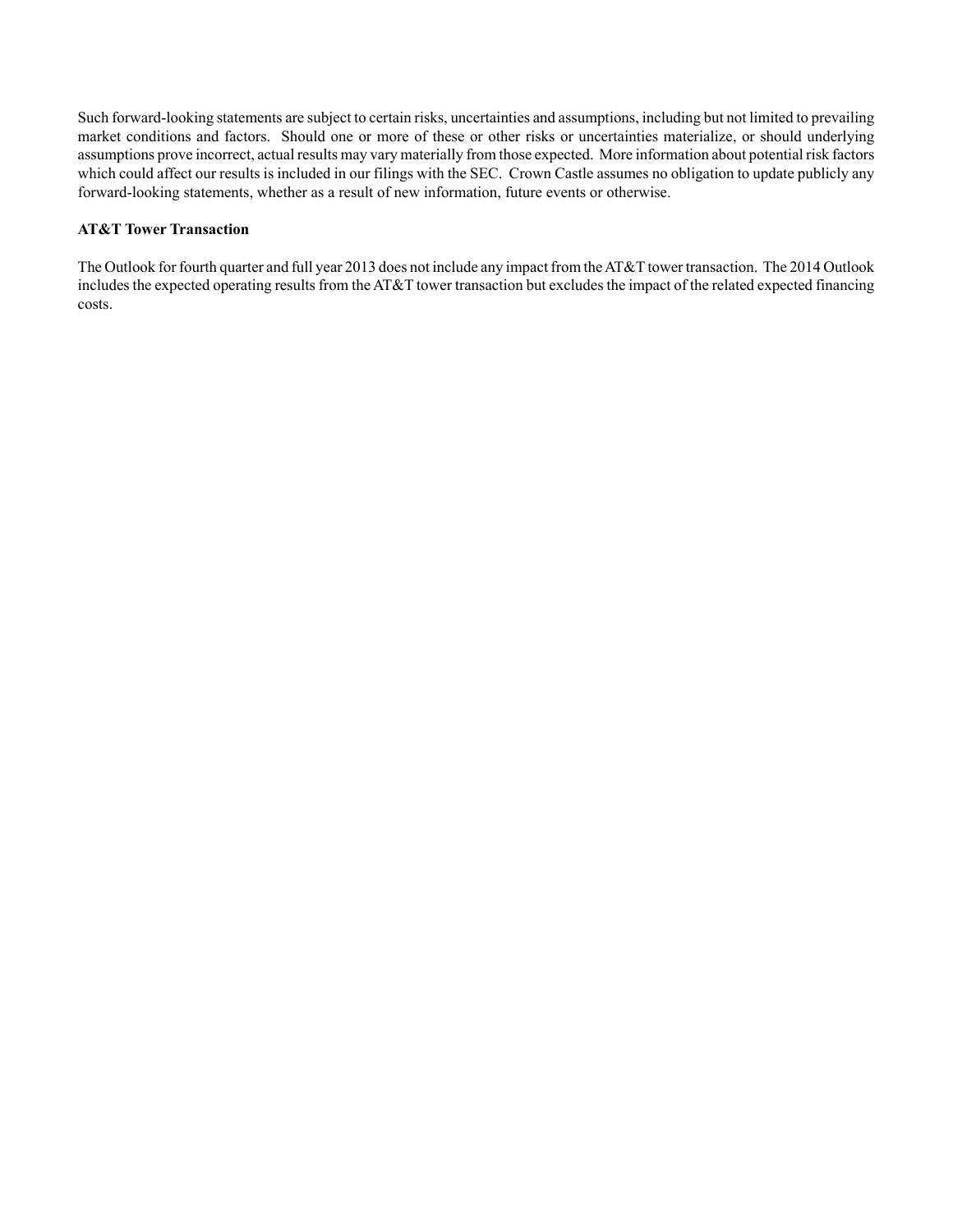#### **Reconciliations of Non-GAAP Financial Measure to Comparable GAAP Financial Measures:**

## **For the Three Months Ended September 30, 2013 2012 2011 2010 2009 2008** *(in millions)* Net income (loss) \$ 46.5 \$ 43.2 \$ 51.4 \$ (135.1) \$ (31.1) \$ (32.2) Adjustments to increase (decrease) net income (loss): Asset write-down charges 2.9 2.9 1.6 3.1 4.4 3.1 2.9 Acquisition and integration costs  $4.4$   $2.9$   $0.6$   $0.9$ Depreciation, amortization and accretion 195.4 154.9 138.5 136.2 131.4 131.7 Amortization of prepaid lease purchase price adjustments  $\overline{3.9}$   $\overline{3.9}$   $\overline{4.9}$   $\overline{4.9}$   $\overline{4.9}$   $\overline{4.9}$   $\overline{4.9}$   $\overline{4.9}$   $\overline{4.9}$   $\overline{4.9}$   $\overline{4.9}$   $\overline{4.9}$   $\overline{4.9}$   $\overline{4.9}$   $\overline{4.9}$   $\overline{4.9}$   $\overline{4.9}$   $\overline{4.9}$   $\overline{4.9}$  Interest expense and amortization of deferred financing costs 142.0 144.9 127.1 123.2 111.2 88.1 Gains (losses) on retirement of long-term obligations — — — — 71.9 4.8 — Net gain (loss) on interest rate swaps — — — 104.4 58.3 (2.4) Interest and other income (expense) <sup>(a)</sup> 0.4 0.3 0.6 (0.8) (2.6) 24.5 Benefit (provision) for income taxes 34.0 32.3 2.8 (7.6) (21.8) (2.1) Stock-based compensation expense 10.2 16.2 8.3 8.7 7.2 7.1 **Adjusted EBITDA \$ 440.6 \$ 400.2 \$ 332.4 \$ 306.1 \$ 260.5 \$ 217.7**

#### **Adjusted EBITDAfor the three months ended September 30, 2013, 2012, 2011, 2010, 2009, and 2008 is computed as follows:**

(a) Inclusive of \$23.7 million related to the impairment of available-for-sale securities during the months ended September 30, 2008.

## **Adjusted EBITDA for the years ended December 31, 2012, 2011, and 2010 is computed as follows:**

|                                                               | For the Years Ended December 31, |             |            |
|---------------------------------------------------------------|----------------------------------|-------------|------------|
|                                                               | 2012                             | 2011        | 2010       |
| <i>(in millions)</i>                                          |                                  |             |            |
| Net income (loss)                                             | 200.9<br>\$                      | 171.5<br>S. | \$ (311.3) |
| Adjustments to increase (decrease) net income (loss):         |                                  |             |            |
| Asset write-down charges                                      | 15.5                             | 22.3        | 13.7       |
| Acquisition and integration costs                             | 18.3                             | 3.3         | 2.1        |
| Depreciation, amortization and accretion                      | 622.6                            | 553.0       | 540.8      |
| Amortization of prepaid lease purchase price adjustments      | 14.2                             |             |            |
| Interest expense and amortization of deferred financing costs | 601.0                            | 507.6       | 490.3      |
| Gains (losses) on retirement of long-term obligations         | 132.0                            |             | 138.4      |
| Net gain (loss) on interest rate swaps                        |                                  |             | 286.4      |
| Interest and other income (expense) (a)                       | 0.8                              | 4.9         | (1.6)      |
| Benefit (provision) for income taxes                          | (100.1)                          | 8.3         | (26.8)     |
| Stock-based compensation expense                              | 47.4                             | 36.0        | 40.0       |
| <b>Adjusted EBITDA</b>                                        | \$1,552.6                        | \$1,306.9   | \$1,171.9  |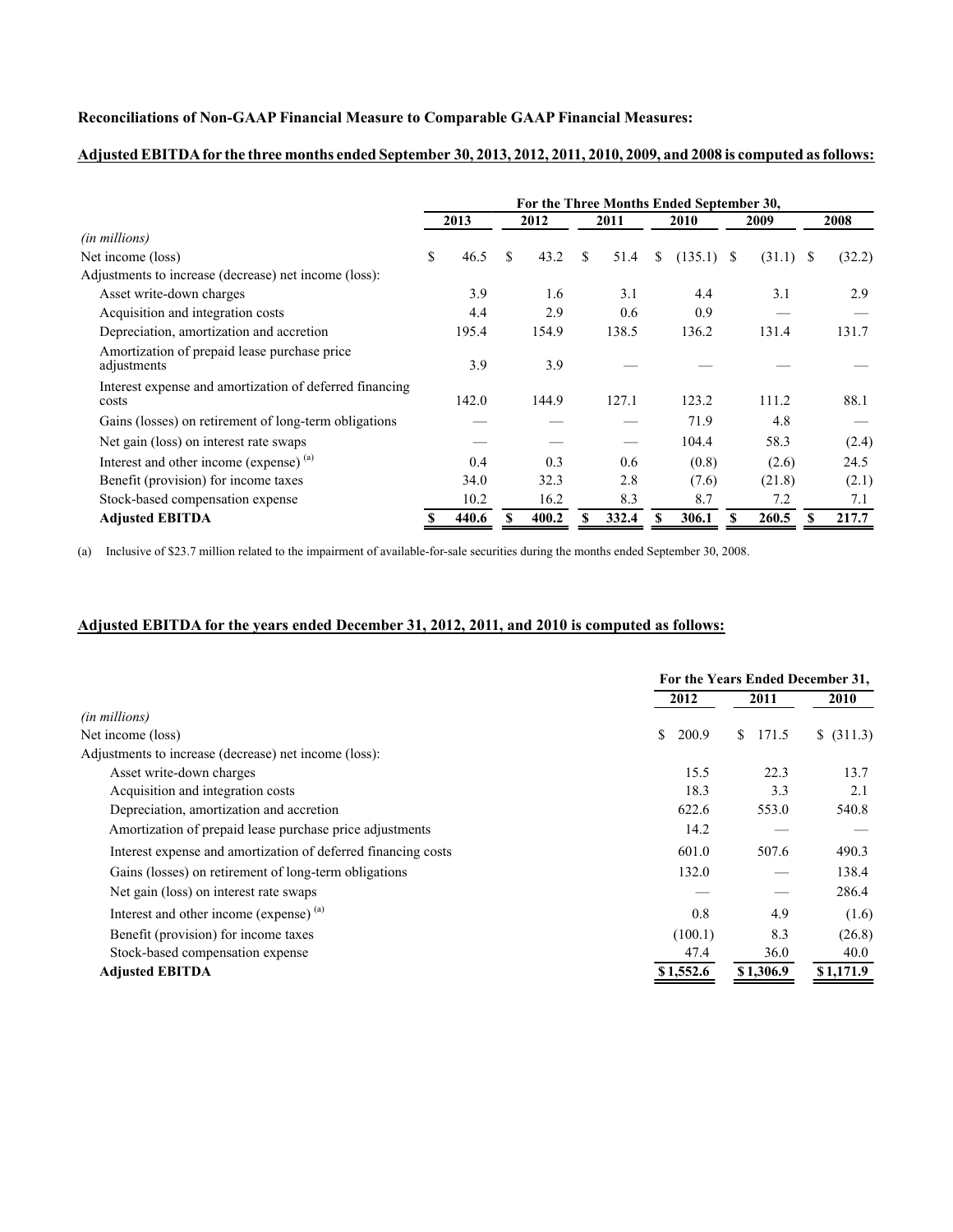# **Adjusted EBITDA for the quarter ending December 31, 2013 and the years ending December 31, 2013 and December 31, 2014 is forecasted as follows:**

| (in millions)                                                                | O4 2013<br><b>Outlook</b> | <b>Full Year 2013</b><br><b>Outlook</b> | <b>Full Year 2014</b><br><b>Outlook</b> |
|------------------------------------------------------------------------------|---------------------------|-----------------------------------------|-----------------------------------------|
| Net income (loss)                                                            | \$29 to \$69              | \$147 to \$187                          | \$199 to \$340                          |
| Adjustments to increase (decrease) net income (loss):                        |                           |                                         |                                         |
| Asset write-down charges                                                     | \$2 to \$4                | \$13 to \$15                            | \$7 to \$17                             |
| Acquisition and integration costs                                            | \$0 to \$4                | \$13 to \$17                            | \$11 to \$21                            |
| Depreciation, amortization and accretion                                     | \$190 to \$195            | \$762 to \$767                          | \$887 to \$947                          |
| Amortization of prepaid lease purchase price adjustments                     | \$3 to \$5                | $$14$ to $$16$                          | $$14$ to $$16$                          |
| Interest expense and amortization of deferred financing costs <sup>(a)</sup> | \$140 to \$145            | \$587 to \$592                          | \$563 to \$573                          |
| Gains (losses) on retirement of long-term obligations                        | \$0 to \$0                | \$36 to \$36                            | \$0 to \$0                              |
| Interest income                                                              | $(1)$ to \$1              | $(2)$ to $\$0$                          | $(2)$ to $\$0$                          |
| Other income (expense)                                                       | \$1 to \$3                | \$2 to \$4                              | \$2 to \$4                              |
| Benefit (provision) for income taxes                                         | \$31 to \$42              | \$119 to \$130                          | \$167 to \$192                          |
| Stock-based compensation expense                                             | \$11 to \$13              | \$40 to \$42                            | \$46 to \$51                            |
| <b>Adjusted EBITDA</b>                                                       | \$441 to \$446            | \$1,766 to \$1,771                      | \$2,020 to \$2,035                      |

(a) See the reconciliation of "Components of interest expense and amortization of deferred financing costs" herein for a discussion of non-cash interest expense.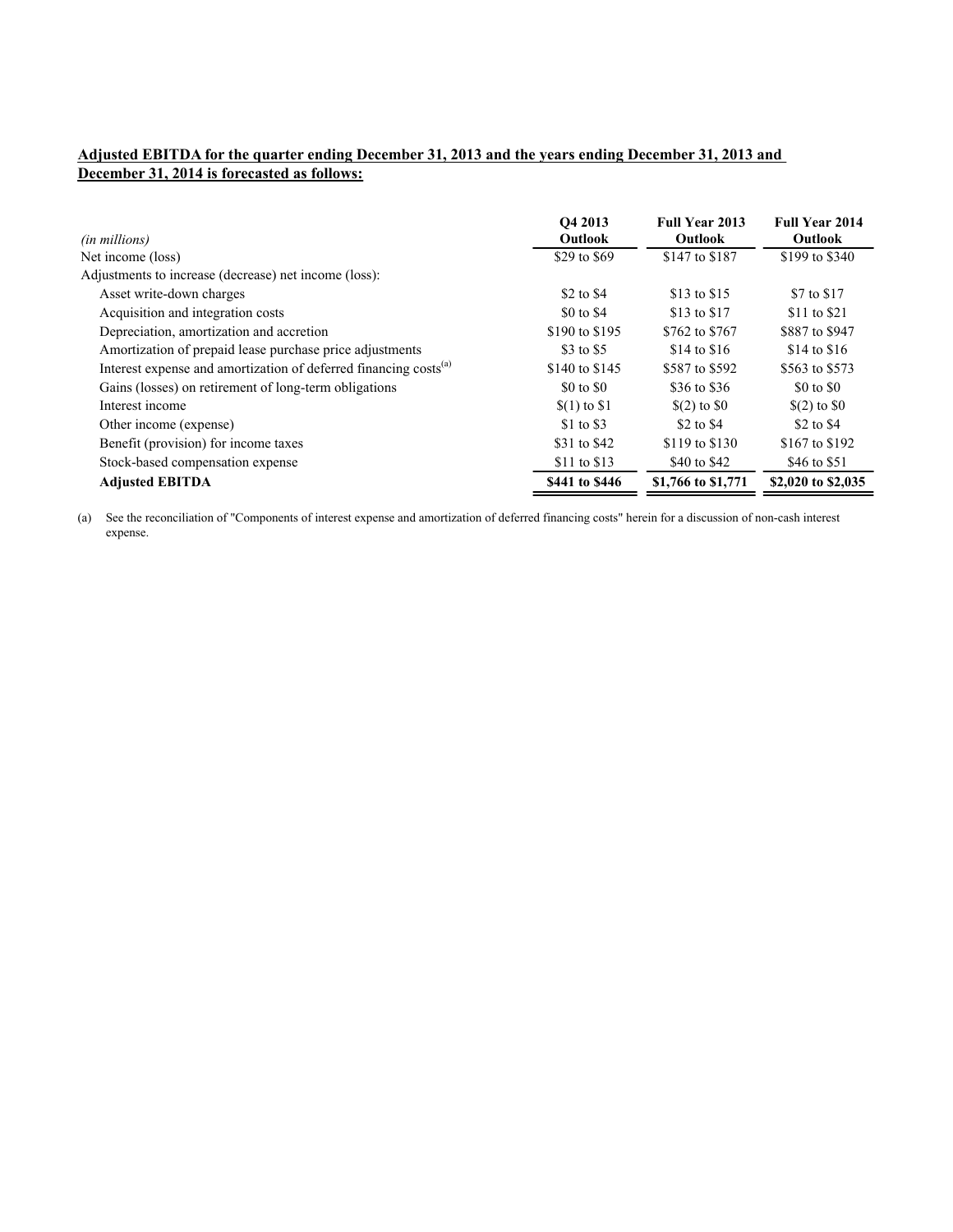#### **FFO and AFFO for the three months ended September 30, 2013 , 2012, 2011, 2010, 2009, and 2008 are computed as follows:**

|                                                                                     | For the Three Months Ended September 30, |                         |         |                  |                     |                        |
|-------------------------------------------------------------------------------------|------------------------------------------|-------------------------|---------|------------------|---------------------|------------------------|
| (in millions)                                                                       | 2013                                     | 2012                    | 2011    | 2010             | 2009                | 2008                   |
| Net income                                                                          | \$46.5                                   | \$43.2                  | \$51.4  | $\sqrt{(135.1)}$ | \$ (31.1)           | $\overline{\$}$ (32.2) |
| Adjusted tax provision <sup>(a)</sup>                                               | 32.5                                     | 28.7                    | 1.9     | (8.2)            | (21.8)              | (2.1)                  |
| Real estate related depreciation, amortization and<br>accretion                     | 192.7                                    | 149.5                   | 133.2   | 130.6            | 128.8               | 122.8                  |
| <b>FFO</b>                                                                          | \$271.7                                  | \$221.3                 | \$186.5 | \$ (12.7)        | 75.9<br>\$          | \$<br>88.5             |
| Weighted average common shares outstanding<br>— diluted                             | 291.4                                    | 292.1                   | 283.9   | 286.1            | 286.7               | 283.6                  |
| FFO per share                                                                       | \$0.93                                   | \$0.76                  | \$0.66  | S(0.04)          | $\mathbb S$<br>0.26 | $\mathbb{S}$<br>0.31   |
| FFO (from above)                                                                    | 271.7                                    | 221.3                   | 186.5   | (12.7)           | 75.9                | 88.5                   |
| Adjustments to increase (decrease) FFO:                                             |                                          |                         |         |                  |                     |                        |
| Straight-line revenue                                                               | $(6.5)^{(b)}$                            | $(48.6)$ <sup>(b)</sup> | (44.8)  | (48.1)           | (35.2)              | (9.7)                  |
| Straight-line expense                                                               | 20.6                                     | 13.1                    | 9.0     | 9.2              | 10.2                | 10.4                   |
| Stock-based compensation expense                                                    | 10.2                                     | 16.2                    | 8.3     | 8.7              | 7.2                 | 7.1                    |
| Non-real estate related depreciation, amortization<br>and accretion                 | 2.7                                      | 5.4                     | 5.3     | 5.6              | 2.6                 | 8.9                    |
| Amortization of deferred financing costs, debt<br>discounts and interest rate swaps | 20.8                                     | 24.9                    | 25.7    | 22.2             | 16.9                | 6.2                    |
| Other (income) expense                                                              | 0.6                                      | 0.6                     | 0.7     | (0.2)            | (1.8)               | 24.0                   |
| Gains (losses) on retirement of long-term<br>obligations                            |                                          |                         |         | 71.9             | 4.8                 |                        |
| Net gain (loss) on interest rate swaps                                              |                                          |                         |         | 104.4            | 58.3                |                        |
| Acquisition and integration costs                                                   | 4.4                                      | 2.9                     | 0.6     | 0.9              |                     |                        |
| Asset write-down charges                                                            | 3.9                                      | 1.6                     | 3.1     | 4.4              | 3.1                 | 2.9                    |
| Capital improvement capital expenditures                                            | (3.7)                                    | (4.3)                   | (4.2)   | (3.1)            | (3.1)               | (4.3)                  |
| Corporate capital expenditures                                                      | (6.5)                                    | (3.2)                   | (2.3)   | (2.0)            | (2.5)               | (1.8)                  |
| <b>AFFO</b>                                                                         | \$318.2                                  | \$229.9                 | \$188.1 | \$161.1          | \$136.5             | \$132.2                |
| Weighted average common shares outstanding<br>— diluted                             | 291.4                                    | 292.1                   | 283.9   | 286.1            | 286.7               | 283.6                  |
| <b>AFFO</b> per share                                                               | $\overline{S}$ 1.09                      | 50.79                   | 50.66   | $S = 0.56$       | $\overline{S}$ 0.48 | $\overline{S}$ 0.47    |

(a) Adjusts the income tax provision to reflect our estimate of the cash taxes had we been a REIT, which predominately relates to foreign taxes paid. As a result, income tax expense (benefit) is lower by the amount of the adjustment.

(b) Q3 2013 includes a net benefit of \$47 million, comprised of prepaid rents received during Q3 2013 of \$64 million less amortization of prepaid rents received in Q3 2013 and prior periods of \$17 million. Q3 2012 includes a net benefit of \$21 million, comprised of prepaid rents received during Q3 2012 of \$34 million less amortization of prepaid rents received in Q3 2012 and prior periods of \$13 million. Crown Castle amortizes prepaid rent over the term of its leases.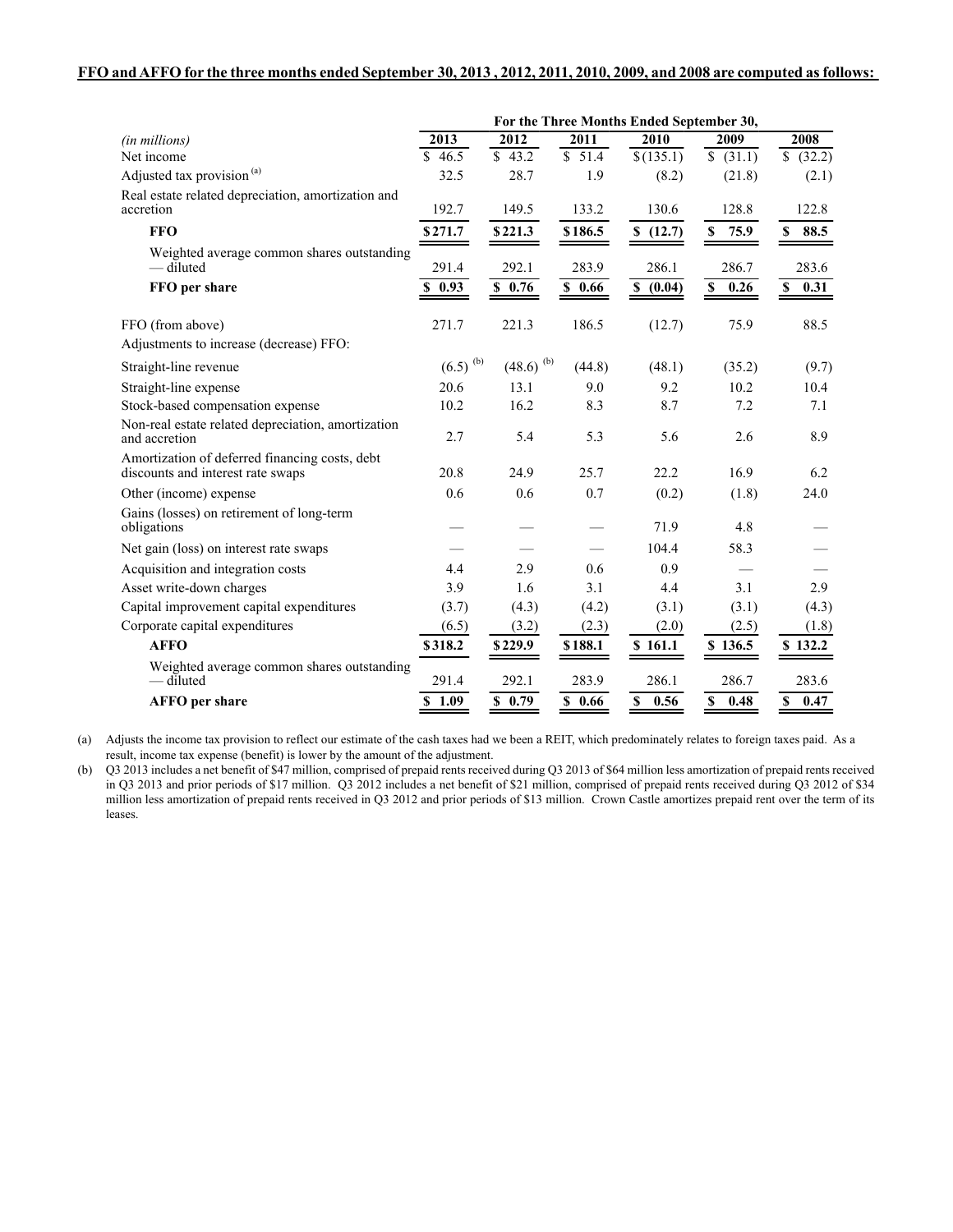#### **FFO and AFFO for the years ended December 31, 2012, 2011, 2010, 2009, 2008, and 2007 are computed as follows:**

|                                                                                     | For the Years Ended December 31, |            |               |                   |           |                  |
|-------------------------------------------------------------------------------------|----------------------------------|------------|---------------|-------------------|-----------|------------------|
| (in millions)                                                                       | 2012                             | 2011       | 2010          | 2009              | 2008      | 2007             |
| Net income                                                                          | \$200.9                          | \$171.5    | $$$ $(311.3)$ | $\sqrt{$(114.1)}$ | \$ (48.9) | \$<br>(223.0)    |
| Adjusted tax provision <sup>(a)</sup>                                               | (106.7)                          | 5.0        | (29.0)        | (78.3)            | (106.9)   | (95.6)           |
| Real estate related depreciation, amortization and accretion                        | 601.4                            | 531.9      | 522.5         | 520.8             | 492.3     | 502.5            |
| <b>FFO</b>                                                                          | \$695.5                          | \$708.3    | \$182.2       | \$328.4           | \$336.6   | 184.0<br>S       |
| Weighted average common shares outstanding — diluted                                | 291.3                            | 285.9      | 286.8         | 286.6             | 282.0     | 279.9            |
| FFO per share                                                                       | \$2.39                           | \$2.48     | \$<br>0.63    | \$<br>1.14        | \$1.20    | <b>S</b><br>0.66 |
| FFO (from above)                                                                    | 695.5                            | 708.3      | 182.2         | 328.4             | 336.6     | 184.0            |
| Adjustments to increase (decrease) FFO:                                             |                                  |            |               |                   |           |                  |
| Straight-line revenue                                                               | $(175.5)^{(b)}$                  | (178.5)    | (150.3)       | (84.7)            | (22.9)    | (31.0)           |
| Straight-line expense                                                               | 54.1                             | 39.0       | 38.8          | 37.6              | 39.4      | 41.2             |
| Stock-based compensation expense                                                    | 47.4                             | 36.0       | 40.0          | 30.3              | 28.8      | 25.1             |
| Non-real estate related depreciation, amortization and<br>accretion                 | 21.2                             | 21.1       | 18.3          | 8.9               | 34.1      | 37.4             |
| Amortization of deferred financing costs, debt discounts and<br>interest rate swaps | 109.3                            | 102.9      | 85.5          | 61.4              | 24.8      | 23.9             |
| Other (income) expense $(c)$                                                        | 5.4                              | 5.6        | 0.6           | (2.4)             | 62.1      | 80.4             |
| Gains (losses) on retirement of long-term obligations                               | 132.0                            |            | 138.4         | 91.1              |           |                  |
| Net gain (loss) on interest rate swaps                                              |                                  |            | 286.4         | 93.0              | 37.9      |                  |
| Acquisition and integration costs                                                   | 18.3                             | 3.3        | 2.1           |                   | 2.5       | 25.4             |
| Asset write-down charges                                                            | 15.5                             | 22.3       | 13.7          | 19.2              | 16.9      | 65.5             |
| Capital improvement capital expenditures                                            | (21.6)                           | (14.0)     | (14.8)        | (17.8)            | (14.2)    | (9.5)            |
| Corporate capital expenditures                                                      | (15.5)                           | (9.4)      | (9.5)         | (10.3)            | (12.9)    | (13.8)           |
| <b>AFFO</b>                                                                         | \$886.1                          | \$736.7    | \$631.2       | \$554.7           | \$533.1   | 428.6<br>S       |
| Weighted average common shares outstanding - diluted                                | 291.3                            | 285.9      | 286.8         | 286.6             | 282.0     | 279.9            |
| <b>AFFO</b> per share                                                               | \$3.04                           | 2.58<br>\$ | \$<br>2.20    | \$<br>1.94        | \$1.89    | 1.54<br>S        |

(a) Adjusts the income tax provision to reflect our estimate of the cash taxes had we been a REIT, which predominately relates to foreign taxes paid. As a result, income tax expense (benefit) is lower by the amount of the adjustment.

(b) Inclusive of a net benefit of approximately \$76 million, comprised of prepaid rents received of \$117 million less amortization of prepaid rents received in the current and prior periods of \$42 million for the year ended 2012. Crown Castle currently amortizes prepaid rent over the term of its leases.

(c) Inclusive of \$56.0 million and \$75.6 million, respectively, related to the impairment of available-for-sale securities during the years ended December 31, 2008 and 2007.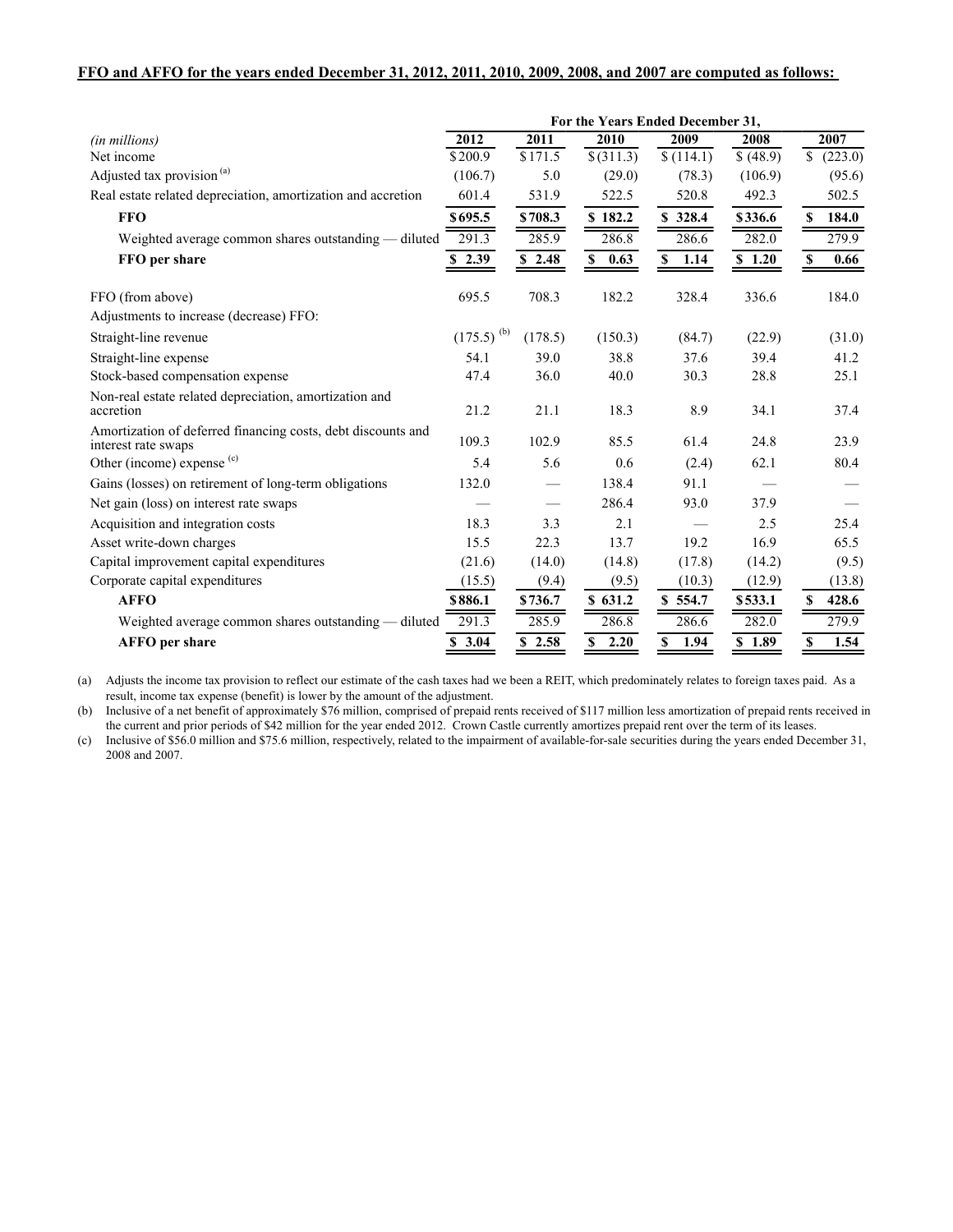## **FFO and AFFO for the quarter ending December 31, 2013 and the years ending December 31, 2013 are forecasted as follows:**

| (in millions)<br>Net income<br>Adjusted tax provision <sup>(a)</sup>             | O <sub>4</sub> 2013<br>Outlook<br>\$29 to \$69<br>\$29 to \$40 | <b>Full Year 2013</b><br>Outlook<br>\$147 to \$187<br>\$113 to \$124 |
|----------------------------------------------------------------------------------|----------------------------------------------------------------|----------------------------------------------------------------------|
| Real estate related depreciation, amortization and accretion<br><b>FFO</b>       | \$188 to \$191<br>\$271 to \$276                               | \$750 to \$753<br>\$1,033 to \$1,038                                 |
|                                                                                  |                                                                |                                                                      |
| FFO (from above)<br>Adjustments to increase (decrease) FFO:                      | \$271 to \$276                                                 | \$1,033 to \$1,038                                                   |
| Straight-line revenue <sup>(b)</sup>                                             | $\$(9)$ to $\$(4)$                                             | $$(72)$ to $$(67)$                                                   |
| Straight-line expense                                                            | \$18 to \$23                                                   | \$80 to \$85                                                         |
| Stock-based compensation expense                                                 | \$11 to \$13                                                   | \$40 to \$42                                                         |
| Non-real estate related depreciation, amortization and accretion                 | \$2 to \$4                                                     | \$12 to \$14                                                         |
| Amortization of deferred financing costs, debt discounts and interest rate swaps | \$20 to \$24                                                   | \$99 to \$103                                                        |
| Other (income) expense                                                           | \$1 to \$3                                                     | \$2 to \$4                                                           |
| Gains (losses) on retirement of long-term obligations                            | \$0 to \$0                                                     | \$36 to \$36                                                         |
| Acquisition and integration costs                                                | \$0 to \$4                                                     | \$13 to \$17                                                         |
| Asset write-down charges                                                         | \$2 to \$4                                                     | \$13 to \$15                                                         |
| Capital improvement capital expenditures                                         | $\$(9)$ to $\$(7)$                                             | $$(18)$ to $$(16)$                                                   |
| Corporate capital expenditures                                                   | $(4)$ to $(2)$                                                 | $$(22)$ to $$(20)$                                                   |
| <b>AFFO</b>                                                                      | \$318 to \$323                                                 | \$1,230 to \$1,235                                                   |
| Weighted average common shares outstanding — diluted <sup>(c)</sup>              | 291.4                                                          | 291.4                                                                |
| <b>AFFO</b> per share                                                            | \$1.09 to \$1.11                                               | \$4.22 to \$4.24                                                     |

(a) Adjusts the income tax provision to reflect our estimate of the cash taxes had we been a REIT, which predominately relates to foreign taxes paid. As a result, income tax expense (benefit) is lower by the amount of the adjustment.

(b) Q4 2013 Outlook includes a net benefit of between approximately \$38 million and \$43 million, comprised of prepaid rents expected to be received during Q4 2013 of between approximately \$55 million and \$60 million less amortization of prepaid rents received in the current and prior periods of between \$15 million and \$20 million. Full year 2013 Outlook includes a net benefit of between approximately \$145 million and \$150 million, comprised of prepaid rents expected to be received during full year 2013 of between approximately \$209 million and \$214 million less amortization of prepaid rents received in the current and prior periods of between \$62 million and \$67 million. Crown Castle amortizes prepaid rent over the term of its leases.

(c) Based on diluted shares outstanding as of September 30, 2013.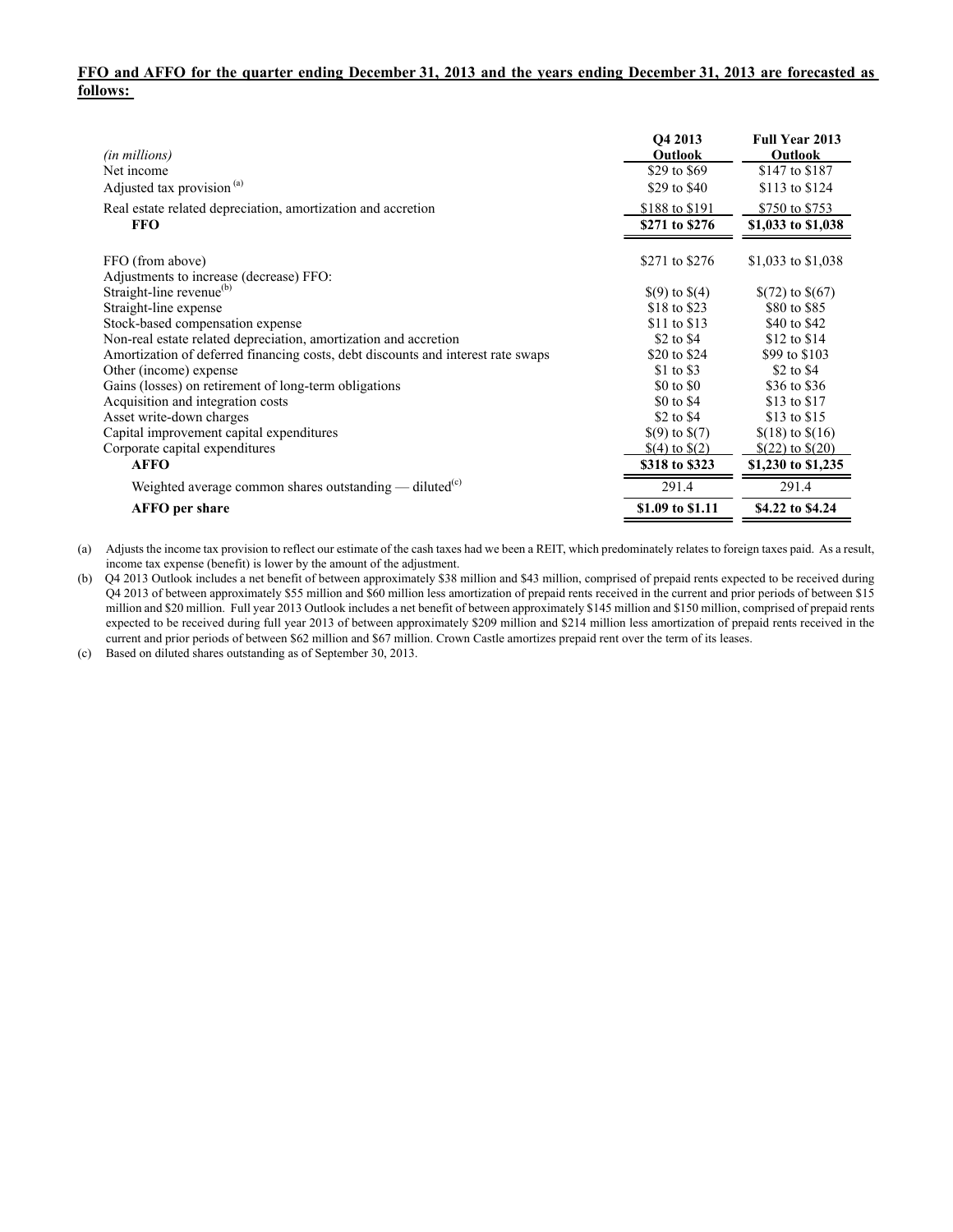### **FFO and AFFO for the year ending December 31, 2014 are forecasted as follows:**

|                                                                                  | Full Year $2014(c)$                     | Full Year $2014(c)$     |
|----------------------------------------------------------------------------------|-----------------------------------------|-------------------------|
|                                                                                  | AT&T Tower<br><b>Acquisition Impact</b> |                         |
| (in millions)                                                                    | on Consolidated<br>Outlook              | Consolidated<br>Outlook |
| Net income                                                                       | \$40 to \$60                            | \$199 to \$340          |
| Adjusted tax provision <sup>(a)</sup>                                            | \$15 to \$35                            | \$161 to \$186          |
| Real estate related depreciation, amortization and accretion                     | \$130 to \$170                          | \$878 to \$933          |
| <b>FFO</b>                                                                       | \$212 to \$227                          | \$1,341 to \$1,356      |
| FFO (from above)                                                                 | \$212 to \$227                          | \$1,341 to \$1,356      |
| Adjustments to increase (decrease) FFO:                                          |                                         |                         |
| Straight-line revenue <sup>(b)</sup>                                             | $$(5)$ to $$10$                         | $$(16)$ to $$(1)$       |
| Straight-line expense                                                            | \$25 to \$40                            | \$102 to \$117          |
| Stock-based compensation expense                                                 | \$0 to \$0                              | \$46 to \$51            |
| Non-real estate related depreciation, amortization and accretion                 | \$0 to \$0                              | \$9 to \$14             |
| Amortization of deferred financing costs, debt discounts and interest rate swaps | \$0 to \$0                              | \$77 to \$88            |
| Other (income) expense                                                           | \$0 to \$0                              | \$2 to \$4              |
| Gains (losses) on retirement of long-term obligations                            | \$0 to \$0                              | \$0 to \$0              |
| Acquisition and integration costs                                                | \$0 to \$0                              | \$11 to \$21            |
| Asset write-down charges                                                         | \$0 to \$0                              | \$7 to \$17             |
| Capital improvement capital expenditures                                         | $\S(7)$ to $\S(5)$                      | $$(36)$ to $$(34)$      |
| Corporate capital expenditures                                                   | \$0 to \$0                              | \$ $(35)$ to \$ $(33)$  |
| <b>AFFO</b>                                                                      | \$245 to \$255                          | \$1,546 to \$1,561      |

(a) Adjusts the income tax provision to reflect our estimate of the cash taxes had we been a REIT, which predominately relates to foreign taxes paid. As a result, income tax expense (benefit) is lower by the amount of the adjustment.

(b) Full year 2014 Outlook includes a net benefit of between approximately \$161 million and \$176 million, comprised of prepaid rents expected to be received during full year 2014 of between approximately \$246 million and \$261 million less amortization of prepaid rents received in the current and prior periods of between \$80 million and \$95 million. Crown Castle amortizes prepaid rent over the term of its leases.

(c) Excludes the impact of the financing relating to the AT&T tower transaction. Assumes AT&T tower transaction closes on December 31, 2013.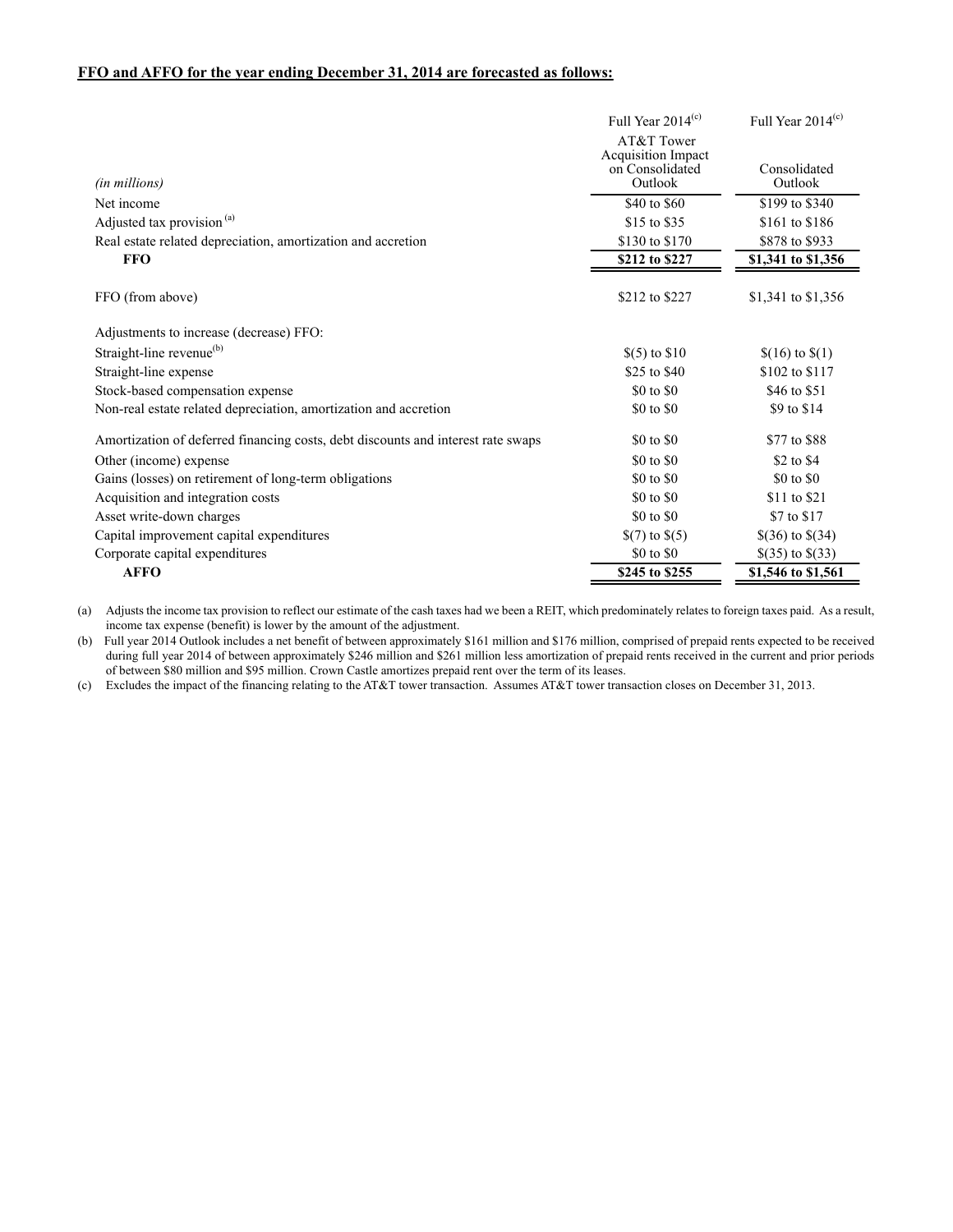# **Debt to Adjusted EBITDA ratio for the quarter ended September 30, 2013 is computed as follows:**

|                                                 | <b>For the Three Months Ended</b><br><b>September 30, 2013</b> |          |
|-------------------------------------------------|----------------------------------------------------------------|----------|
| (dollars in millions)                           |                                                                |          |
| Total Debt (face value) at Quarter End          | \$                                                             | 10,768.5 |
| Less: Ending Cash and Cash Equivalents          |                                                                | 218.6    |
| Net Debt at Quarter End                         | S                                                              | 10,549.9 |
| Quarterly Adjusted EBITDA                       |                                                                | 440.6    |
| Annualized Quarterly Adjusted EBITDA            | \$                                                             | 1,762.2  |
| Net Debt / Annualized Quarterly Adjusted EBITDA |                                                                | 6.0X     |

# **Cash interest coverage ratio for the quarter ended September 30, 2013 is computed as follows:**

|                                                                       |    | <b>For the Three Months Ended</b><br>September 30, 2013 |
|-----------------------------------------------------------------------|----|---------------------------------------------------------|
| (dollars in millions)                                                 |    |                                                         |
| Interest Expense and Amortization of Deferred Financing Costs         | \$ | 142.0                                                   |
| Amortization of Deferred Financing Cost and Non-Cash Interest Expense |    | (20.8)                                                  |
| Cash Interest at Quarter End                                          |    | 121.2                                                   |
| Quarterly Adjusted EBITDA                                             | ፍ  | 440.6                                                   |
| Quarterly Adjusted EBITDA / Cash Interest Expense                     |    | 3.6X                                                    |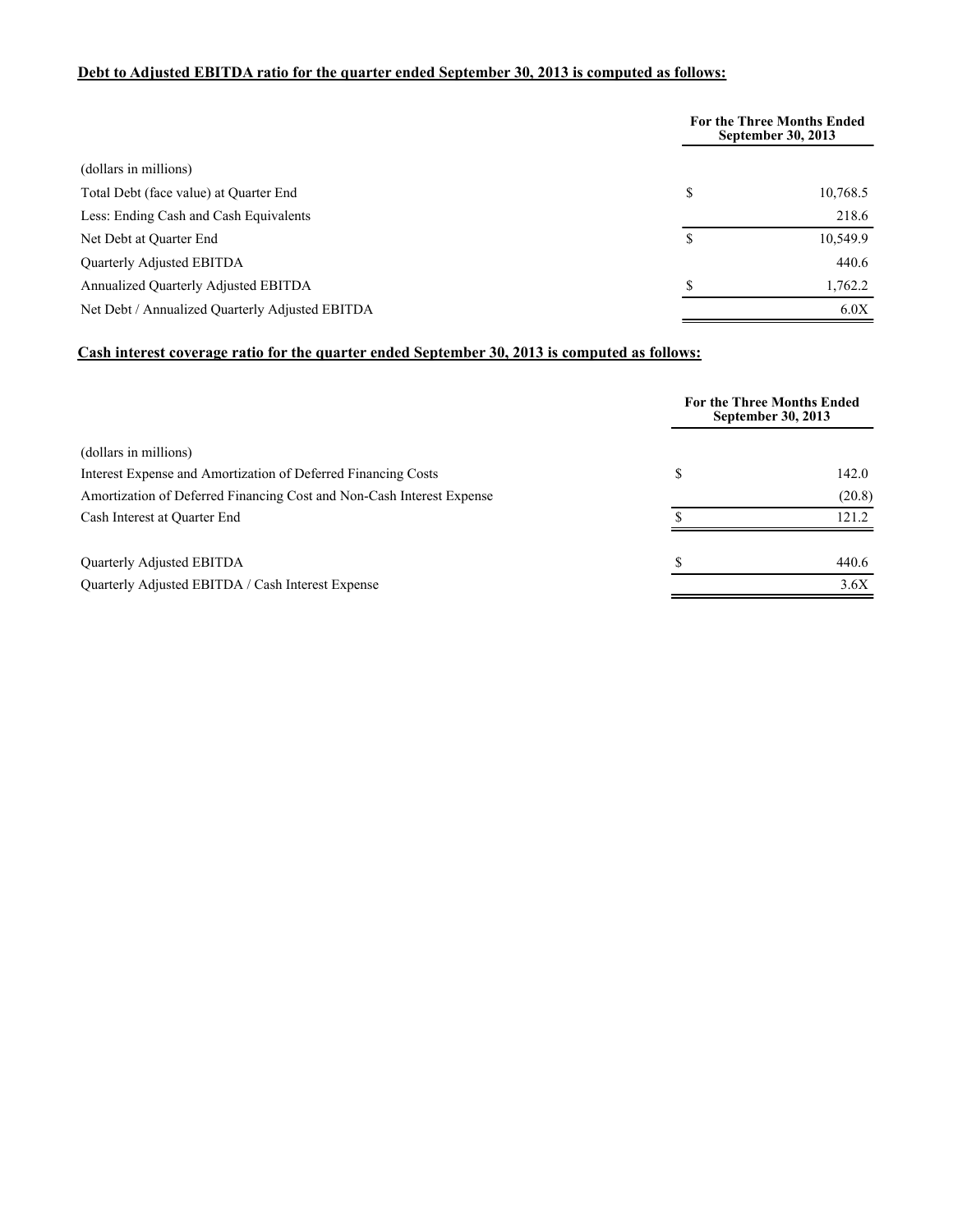# **Other Calculations:**

# **Calculation of carrier portfolio yield for the quarter ended September 30, 2013 is computed as follows:**

|                                           | <b>For the Three Months</b><br>Ended September 30,<br>2013 |  | <b>Annualized Tower</b><br><b>Cash Flow</b> |  |
|-------------------------------------------|------------------------------------------------------------|--|---------------------------------------------|--|
| (dollars in millions)                     |                                                            |  |                                             |  |
| Tower Cash Flow by Portfolio/Group (a)    |                                                            |  |                                             |  |
| Bell Atlantic/GTE                         | \$<br>76,117 \$                                            |  | 304,469                                     |  |
| Powertel                                  | 13,074                                                     |  | 52,294                                      |  |
| Bell South Mobility/Bell South DCS        | 53,934                                                     |  | 215,736                                     |  |
| Other CCI Assets                          | 312,496                                                    |  |                                             |  |
| Total                                     | \$<br>455,620                                              |  |                                             |  |
| Less: Indirect costs                      | (16,820)                                                   |  |                                             |  |
| CCI Site Rental Gross Margin, as reported | 438,800                                                    |  |                                             |  |
|                                           |                                                            |  |                                             |  |

|                                     | <b>Gross fixed</b><br>assets | <b>Gross acquired</b><br>intangibles | <b>Total gross asset</b><br>value |
|-------------------------------------|------------------------------|--------------------------------------|-----------------------------------|
| Bell Atlantic/GTE                   | 1,705,094                    | 295,000                              | 2,000,094                         |
| Powertel                            | 323,160                      |                                      | 323,160                           |
| Bell South Mobility/Bell South DCS  | 1,214,982                    |                                      | 1,214,982                         |
| Other CCI Assets                    | 8,272,310                    | (b)                                  | (b)                               |
| CCI Gross Fixed Assets, as reported | 11,515,546                   | (b)                                  | (b)                               |

|                                    | Annualized<br><b>Tower Cash</b><br>Flow | Total gross asset value | Yield |
|------------------------------------|-----------------------------------------|-------------------------|-------|
| Bell Atlantic/GTE                  | 304,469                                 | 2,000,094               | 15%   |
| Powertel                           | 52,294                                  | 323,160                 | 16%   |
| Bell South Mobility/Bell South DCS | 215,736                                 | 1,214,982               | 18%   |

(a) Tower cash flow is calculated as site rental revenues less site rental cost of operations exclusive of indirect costs.

(b) Amount not meaningful for purposes of calculation.